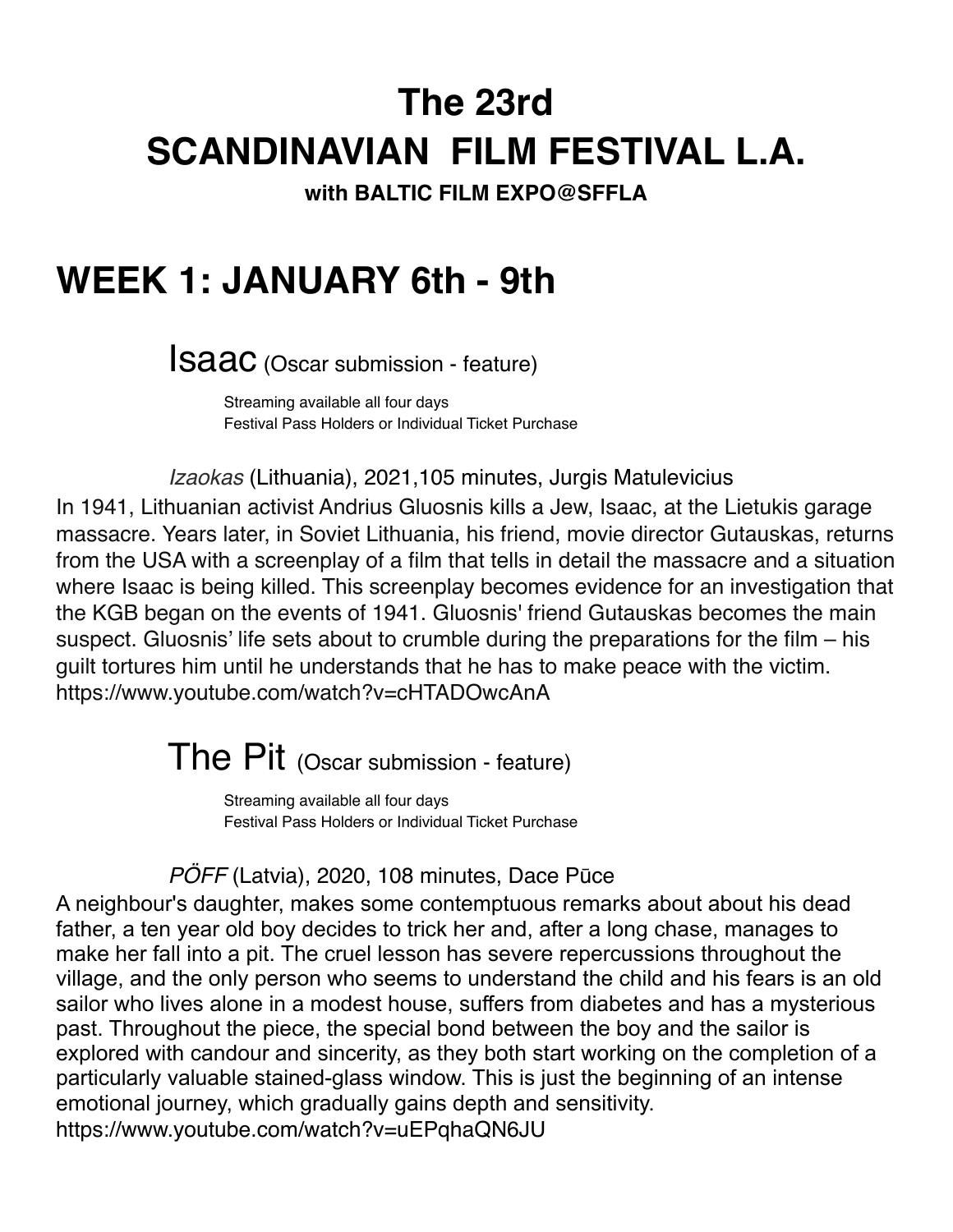#### Tigers (Oscar submission - feature)

Streaming available all four days **Festival Pass Holders or Individual Ticket Purchase** 

! ! *Tigrar* (Sweden), 2020, 116 minutes, Ronnie Sandahl

Martin is one of the most promising football talents Sweden has ever seen. At sixteen, his lifelong dream comes true when he is bought by one of Italy's most prestigious clubs. Yet that dream comes at a very high price in terms of sacrifice, dedication, pressure and - most of all - loneliness. Martin begins to question whether this is actually the life he yearned for. "Tigers" is a life-and-death rollercoaster ride through the modern-day football industry. With a unique perspective on the world of professional sports, Ronnie Sandahl tells the true story of 16-year-old football prodigy Martin Bengtsson. A coming-of-age drama about a young man's burning obsession in a world where everything, and everyone, has a price tag. https://www.youtube.com/watch?v=Iigcy\_uHXJg

## **WEEK 2: JANUARY 13th - 16th**

 $\overline{\text{F}}$  (Oscar submission - animated feature documentary)

Streaming available January 15th midnight to January 16th midnight Festival Pass Holders Only Only available in New York, New Jersey and California

#### ! ! *Flugt* (Denmark), 2021, 84 minutes, Jonas Poher Rasmussen

The film follows Amin Nawabi as he grapples with a painful secret he has kept hidden for 20 years, one that threatens to derail the life he has built for himself and his soon to be husband. Recounted mostly through animation, he tells for the first time the story of his extraordinary journey as a child refugee fleeing his home country of Afghanistan to Denmark as a refugee.

https://www.youtube.com/watch?v=WzUVeuX1u04v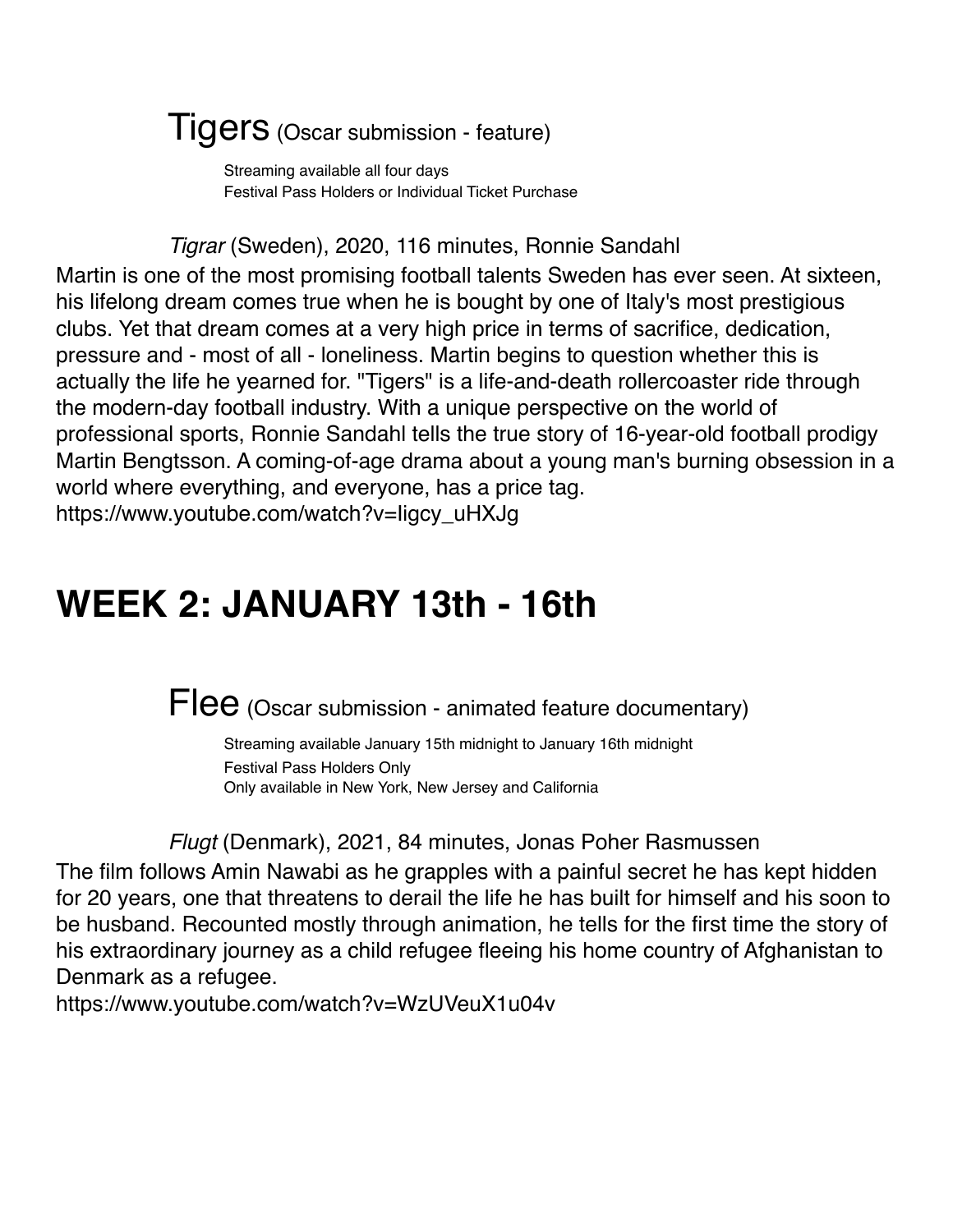### Lamb (Oscar submission - feature)

Streaming available all four days **Festival Pass Holders or Individual Ticket Purchase** 

! ! *Dy*́*ri*ð (Iceland), 2021,106 minutes, Valdimar Jóhannsson

In the isolated depths of rural Iceland, a childless couple, Maria and Ingvar, make an alarming discovery one day in their sheep barn: a newborn unlike anything they've seen before. They decide to raise the girl, Ada, as their own, but sinister forces including one very pissed-off ewe - seem determined to return Ada to the wilderness that birthed her. The masterful and terrifying feature excavates primal fears - of parenting, loss, and the vast and merciless wild - in a dark and unnatural folktale for the ages.

https://www.youtube.com/watch?v=hnEwJKVWjFM

### On The Water (Oscar submission - feature)

Streaming available all four days **Festival Pass Holders or Individual Ticket Purchase** 

! ! *Vee Peal* (Estonia), 2020, 95 minutes, Peeter Simm

Andres is a sensitive teenager raised by his strict grandparents in a small bland Soviet Estonian town. He is being bullied at school and his only friends are the drunkards, whores, and thieves living next door.A gifted angler, Andres is at his happiest on the water, no matter what season of the year. Andres is often joined in his fishing expeditions by half-crazy neighbor Kolla (Aarne Soro), whose cock-eyed vision of the world makes complete sense to the lad.

https://www.youtube.com/watch?v=A\_VbZbl4k8o

## Worst Person in the World (Oscar-submission - Feature)

Streaming available January 15th midnight to January 16th midnight **Festival Pass Holders Only** Only available in New York, New Jersey and California

! ! *Verdens Vernst Menneske* (Norway), 2020, 128 minutes, Joachim Trier A fickle Norwegian, Julie, has never stayed committed to one thing in her entire life. A teenaged overachiever, she dabbled in medicine before she discovered that she was more interested in matters of the soul than the body. So, she cuts and dyes her hair, dumps her med school lover and pivots to psychology pursuits before burning that all down too, shifting once again—this time to photography. But unsurprisingly, photography manages to bore Julie as well, and soon enough she's off to the next new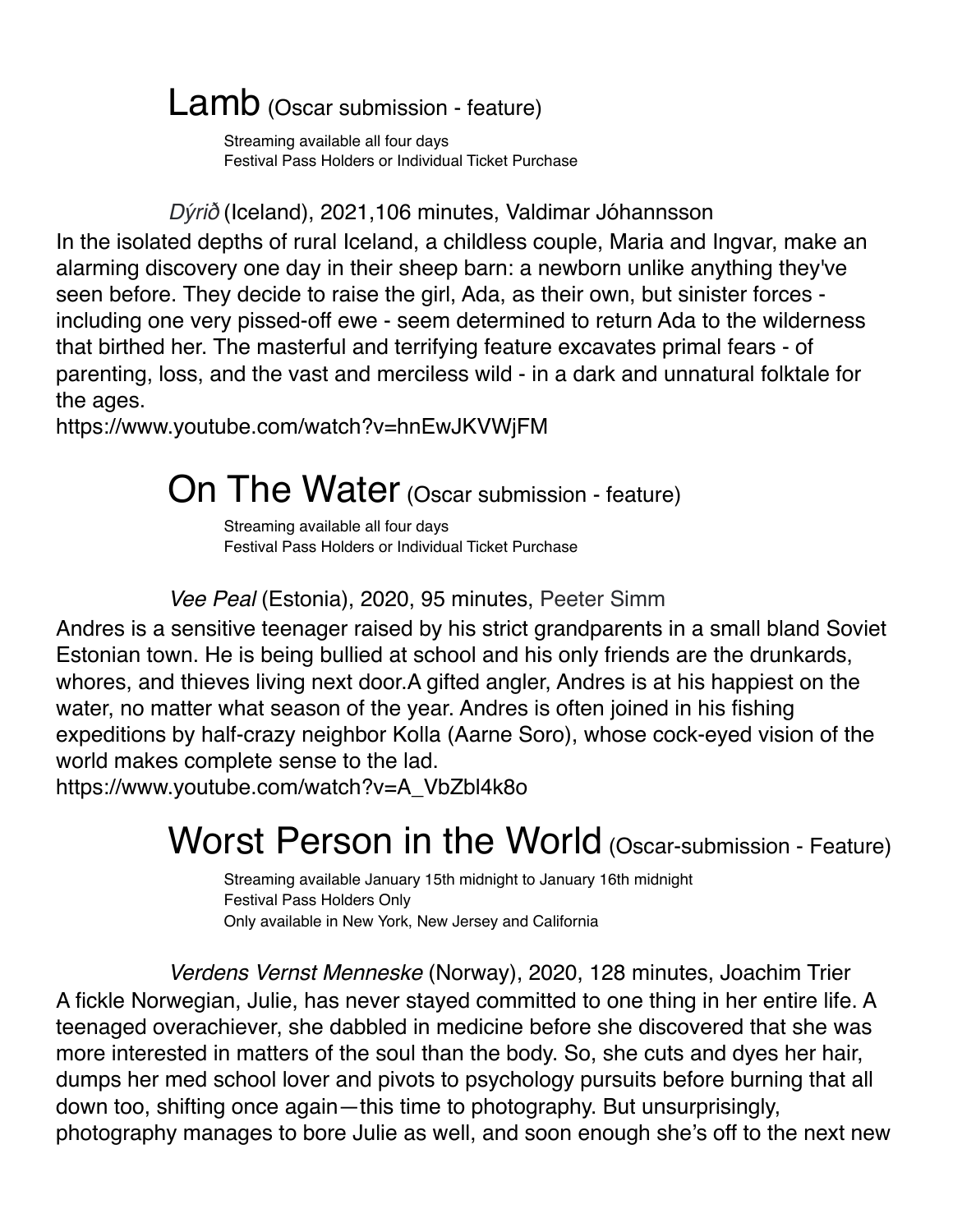thing, next new hairstyle. She meets Aksel Willman, an acclaimed graphic novelist fifteen years her senior. Despite their age gap, the two hit it off and begin a relationship in this coming-of-age film.

https://www.youtube.com/watch?v=cc8yFxrmPVc

## **WEEK 3: JANUARY 20th - 23rd**

## Compartment No 6 (Oscar submission - feature)

Streaming available Saturday and Sunday only **Festival Pass Holders or Individual Ticket Purchase** 

! ! Купе номер *6* (Finland), 2022, 107 minutes, Juho Kuosmanen A young Finnish woman escapes an enigmatic love affair in Moscow by boarding a train to the arctic port of Murmansk. Forced to share the long ride and a tiny sleeping car with a Russian miner, the unexpected encounter leads the occupants of Compartment no. 6 to face the truth about their own yearning for human connection. https://www.youtube.com/watch?v=5rzI7QQAqCo

The Jump (Oscar submission - feature documentary)

Streaming available all four days **Eestival Pass Holders or Individual Ticket Purchase** 

! ! Š*uolis* (Lithuania), 2020, 84 minutes, Giedrė Žickytė It's Thanksgiving Day, 1970, the Atlantic Ocean. A Soviet sailor jumps across the icy water onto the American boat in a frantic bid for freedom. To his horror, the Americans return him to the Soviets. Through rare archival footage and a dramatic reenactment we relive one of the most unpredictable Cold War thrillers. https://www.youtube.com/watch?v=wCnMqGudgeI